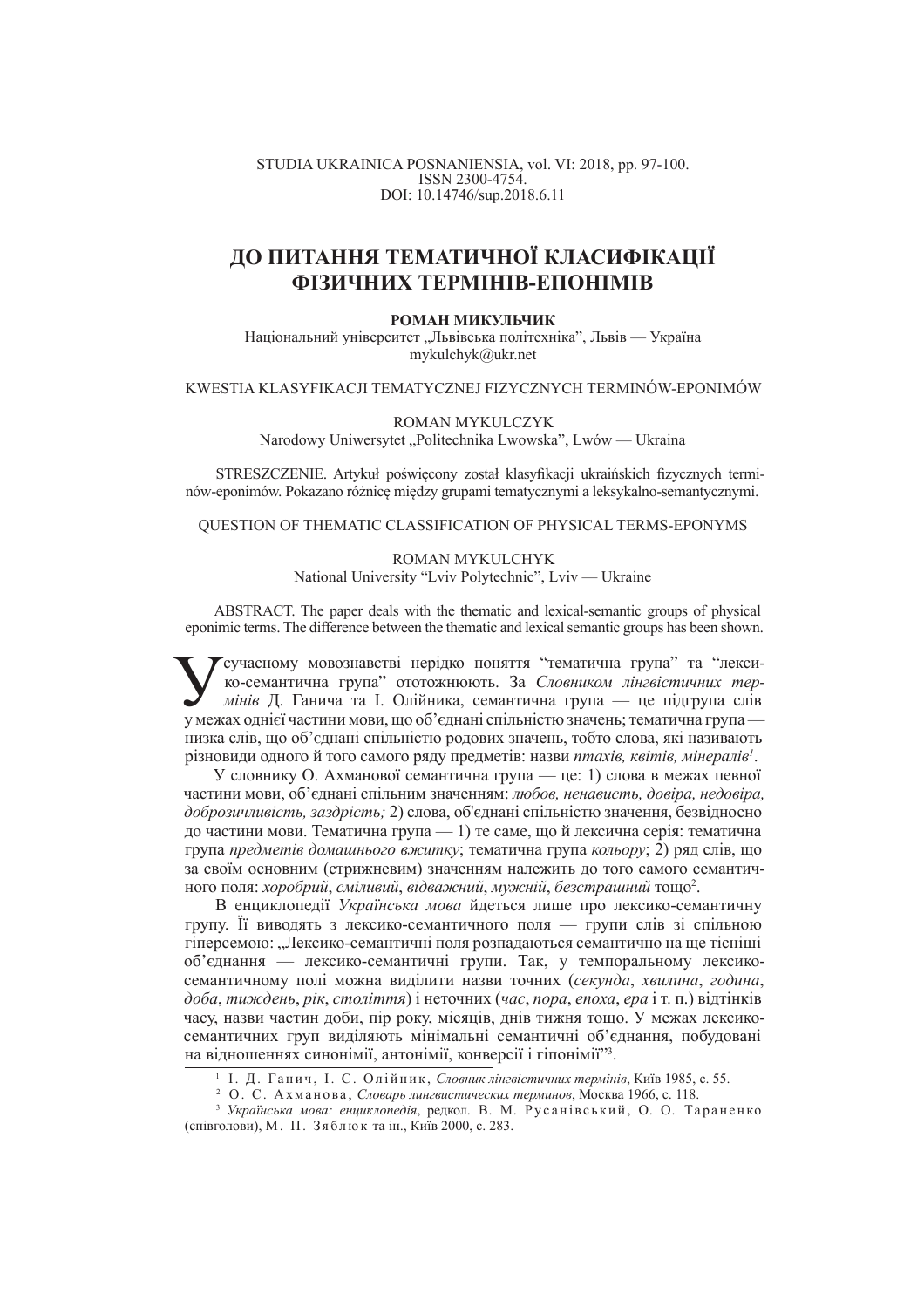## 98 Р. Микульчик

У праці Теория семантических полей Л. Васильєв зауважує, що терміном "лексико-семантична група" можна позначати будь-який семантичний клас слів (лексем), об'єднаних хоча б однією спільною лексичною парадигматичною семою (або хоча б одним спільним семантичним множником). До тематичної групи, як зазначає дослідник, потрібно відносити лише такі класи слів, які поєднані **однією типовою ситуацією чи темою (порівн. такі теми, як транспорт, спорт,** *магазин, театр* тощо), але спільна (ядерна) сема для них необов'язкова<sup>4</sup>.

У науковій розвілці *Что такое термин и терминология* О. Реформатський виводить поняття "лексико-семантична група" з поняття "термінологічне поле". Піл термінологічним полем лослілник розуміє семантичне поле, отримане на поняттєвій, а не на лінгвістичній основі, що забезпечує той чи той склал лексико-семантичної групи в певній синхронії розвитку суспільства та мови<sup>5</sup>.

У статті О лексико-семантических группах слов Ф. Філін стверджує, шо об'єлнання слів, які базуються не на лексико-семантичних зв'язках, а на класифікації самих предметів і явищ, можна назвати тематичними словниковими групами<sup>6</sup>. На думку цього мовознавця, у межах тематичних об'єднань існують лексико-семантичні групи слів. А в праці Очерки по теории языкоз*нания* цей автор указує на значення таких термінів лексико-семантична та тематична група, порівн.: "У рамках однієї тематичної групи існують більш дрібні, але тісно пов'язані між собою лексико-семантичні групи слів"7. Спільне між тематичними й лексико-семантичними групами полягає в тому. шойті, й інші виражають об'єктивну лійсність. Кожна лексико-семантична група завжди має свою "тему", навіть якщо йдеться про групу "дуже близьких один до одного синонімів" Ф. Філін указує також на те, що розмежування лексико-семантичних і тематичних груп слів зумовлене "важкістю розмежування словникового запасу як специфічного явища мови та позамовного змісту"<sup>9</sup>. Тематична співвіднесеність — один (але не єдиний) критерій вилілення лексико-семантичної групи слів. Вілмінність між цими типами лексем полягає в тому, що лексико-семантичні групи — це пролукт законів і закономірностей розвитку лексичної семантики мови, тоді як тематичні групи слів — сама їх наявність або відсутність у певній мові. Зміст і наповнення тематичних груп залежать тільки віл рівня знань того чи того народу, уміння класифікувати явища дійсності, що отримали свої словесні позначення<sup>10</sup>.

Терміносистема, як і система загальновживаної лексики, поділяється на тематичні групи. Спробуємо здійснити поділ фізичних термінів-епонімів за окремими тематичними групами. Як стверджує Г. Ракшанова в роботі Система дериваційних засобів сучасної науково-технічної термінології (когнітивно*номінативний аспект*), "значення терміна, як і значення буль-якої лексичної олиниці. — пролукт розумової ліяльності люлини, воно пов'язане з релукцією інформації людською свідомістю, такими видами розумових процесів, як порівняння, класифікація, узагальнення, тому воно має узагальнювальний

<sup>&</sup>lt;sup>4</sup> Л. М. Васильев. *Теория семантических полей*, [в:] "Вопр. языкозн.", Москва 1971, № 5, c. 105–113.

<sup>&</sup>lt;sup>5</sup> А. А. Реформатский, *Что такое термин и терминология*, [в:] *Вопросы терминологии*, матер. Всесоюз. терминол. совещ., 1961, с. 46–54.

<sup>&</sup>lt;sup>6</sup> Ф. П. Филин, *О лексико-семантических группах слов*, [в:] *Езиковедски изследвания ɜ ɱɟɫɬ ɧɚ ɚɤɚɞ. ɋɬɟɮɚɧ Ɇɥɚɞɟɧɨɜ*, ɋɨɮɢɹ 1957, ɫ. 523–538.

<sup>&</sup>lt;sup>7</sup> Ф. П. Филин, *Очерки по теории языкознания*, Москва 1982, с. 315.

<sup>&</sup>lt;sup>8</sup> Там же, с. 336.

 $^9$  Там же, с. 325.

<sup>&</sup>lt;sup>10</sup> Ф. П. Филин, *О лексико-семантических группах слов*...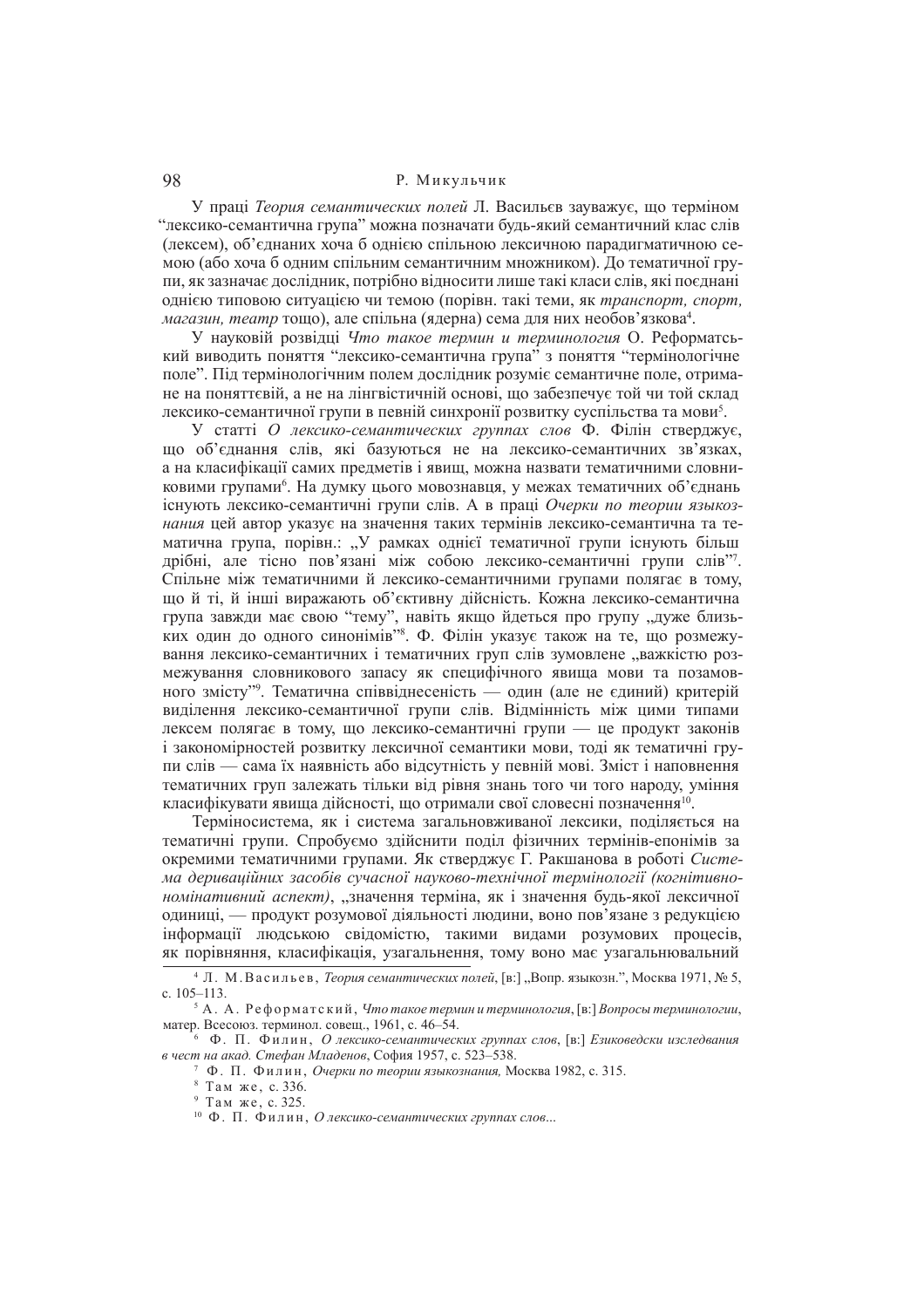характер. Але семантика терміна має свою (хоч і подібну) специфіку порівняно з лексичним значенням загальновживаних слів"<sup>11</sup>.

Система термінів кожної науки є певною множинністю взаємопов'язаних елементів, що є стійкою єдністю і цілісністю, наділеною певними властивостями й закономірностями<sup>12</sup>. Класифікуючи лексеми за тематичними групами, потрібно враховувати не тільки існуючі назви, а ті, які ще можуть доповнити ту чи ту тематичну групу.

"Галузева терміносистема охоплює цілу низку термінологічних полів, пов'язаних між собою як у значеннєвому плані, так і в плані вираження. У плані змісту вілбивається суть поняття, а в плані вираження системності лосягають однотипністю словотвірних моделей", — зауважує А. Уфімцева в праці Опыт *ɢɡɭɱɟɧɢɹ ɥɟɤɫɢɤɢ ɤɚɤ ɫɢɫɬɟɦɵ (ɧɚ ɦɚɬɟɪɢɚɥɟ ɚɧɝɥɢɣɫɤɨɝɨ ɹɡɵɤɚ) 13* .

Тематичне групування ґрунтується на внутрішніх зв'язках між предметами і явищами дійсності й зумовлене, насамперед, предметно-логічними ознаками. Тематичні об'єднання в галузевій терміносистемі можуть мати у своєму складі по кілька ялерних (основних) лексико-семантичних груп, а їхні олиниці характеризуються чіткою лиференціацією ознак.

Об'єднання слів у тематичну групу відбувається на основі подібності чи спільності функцій позначуваних словами предметів та процесів в одній конкретній чи різних мовах. Вивчення таких груп обмежується своєрідною інвентаризацією за тим типом, який спроможний наочніше групувати конкретну терміносистему, не ставлячи за мету розкрити внутрішні семантичні зв'язки слів, особливості смислової структури мови в цілому<sup>14</sup>.

Уже грунтовно досліджено термінологічні системи мікологічної (Л. Симоненко, 1973), радіотехнічної (І. Кочан, 1987), хімічної (Г. Наконечна, 1994), мінералогічної (Н. Овчаренко, 1997), риторичної (З. Куньч, 1997), бібліотечнобібліографічної (М. Сташко, 1999), машинобудівної (О. Литвин, 2000), видавничої (М. Процик-Кульчицька, 2006) галузей знань і запропоновано вілповілні тематичні класифікації термінів. Незважаючи на те, що цій проблемі присвячено чимало лінгвістичних праць, вона залишається актуальною і складною водночас.

Тематична класифікація терміносистем уже була предметом наукового зацікавлення. Так, висвітленню питання тематичної структури української технічної термінології присвячено дослідження Українська електротехнічна термінологія (словотвірний аспект) Л. Козак, яка аналізує предметно-поняттєвий аспект вищезазначеної термінології, класифікуючи цей шар лексики за тематичними групами<sup>15</sup>. У публікації *Тематичні групи на позначення назв* дітальних апаратів та повітряних суден в українській авіалексиці Л. Халіновська полає спостереження за авіаційною термінологією, розглялаючи окремі тематичні групи цієї лексики<sup>16</sup>. Аналіз лексико-тематичних груп судово-

<sup>&</sup>lt;sup>11</sup> Г. Ф. Ракшанова, Система дериваційних засобів сучасної науково-технічної термінології (когнітивно-номінативний аспект), автореф. дис. ... канд. філол. наук, Київ 2004.

<sup>&</sup>lt;sup>12</sup> Ф. П. Филин, *О лексико-семантических группах слов...*, с. 523–538.

<sup>&</sup>lt;sup>13</sup> А. А. Уфимцева, Опыт изучения лексики как системы (на материале английского языка), Москва 1962, с. 37.

<sup>&</sup>lt;sup>14</sup> Л. О. Симоненко, *Біологічна термінологія: формування та функціонування*, навч. посіб., Умань 2006.

<sup>&</sup>lt;sup>15</sup> Л. В. Козак, Українська електротехнічна термінологія (словотвірний аспект), автореф. лис. ... канд. філол. наук. Київ 2002.

<sup>&</sup>lt;sup>16</sup> Л. А. Халіновська, Тематичні групи на позначення назв літальних апаратів та ловітряних суден в українській авіалексиці, [в:] Електронний ресурс: http://term-in.org/index. php?option=com\_content&view=article&id=90&Itemid=19&lang=uk (14.01.2017).